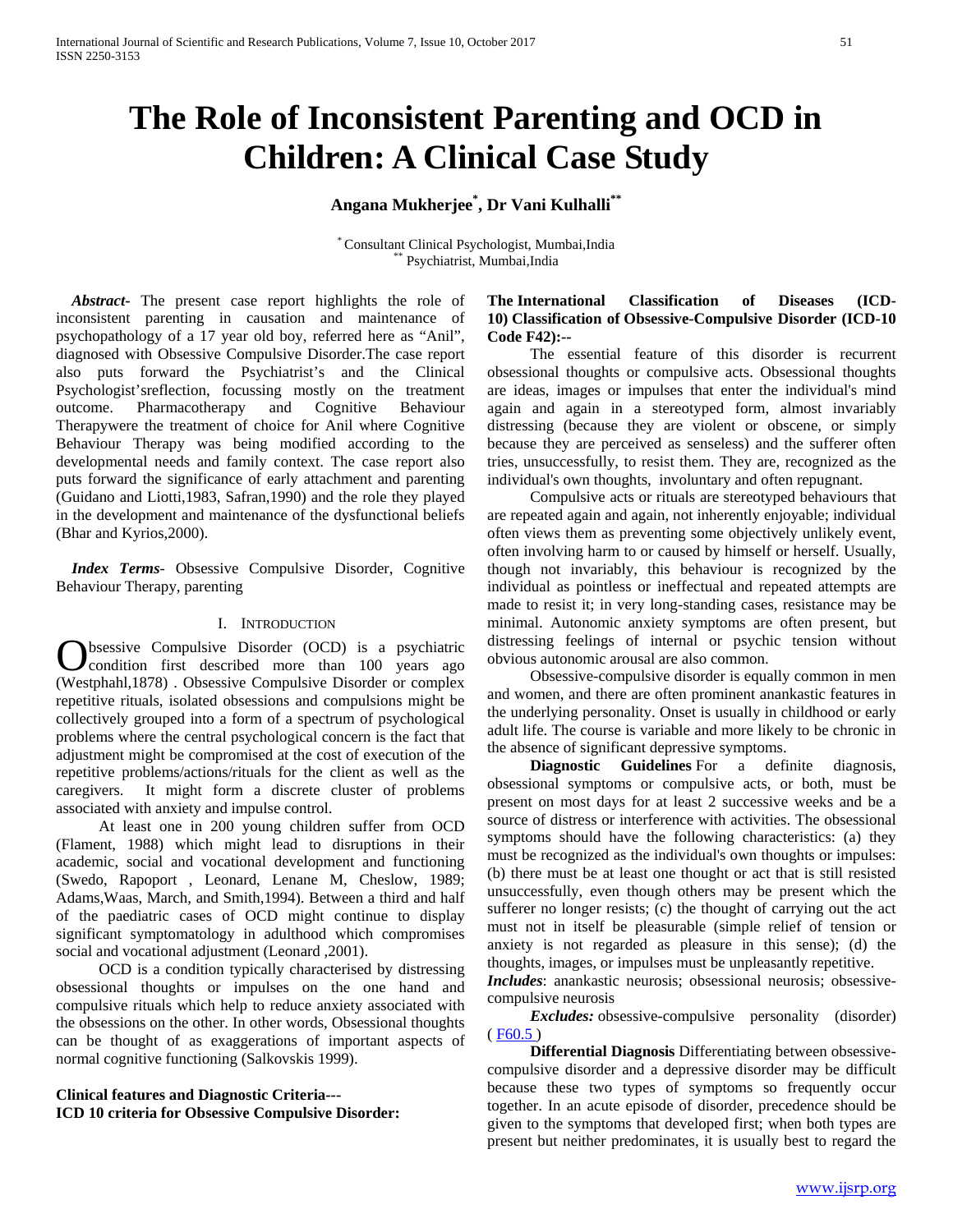depression as primary. In chronic disorders the symptoms that most frequently persist in the absence of the other should be given priority.

 Occasional panic attacks or mild phobic symptoms are no bar to the diagnosis. However, obsessional symptoms developing in the presence of schizophrenia, Tourette's syndrome, or organic mental disorder should be regarded as part of these conditions. Although obsessional thoughts and compulsive acts commonly coexist, it is useful to be able to specify one set of symptoms as predominant in some individuals, since they may respond to different treatments.

 **F42.0 Predominantly Obsessional Thoughts Or Ruminations** These may take the form of ideas, mental images, or impulses to act. They are very variable in content but nearly always distressing to the individual. Sometimes the ideas are merely futile, involving an endless and quasi-philosophical consideration of imponderable alternatives. This indecisive consideration of alternatives is an important element in much other obsessional rumination and is often associated with an inability to make trivial but necessary decisions in day-to-day living.

 The relationship between obsessional ruminations and depression is particularly close: a diagnosis of obsessivecompulsive disorder should be preferred only if ruminations arise or persist in the absence of a depressive disorder.

**References:**Adapted from ICD-10: World Health Organisation.<br>The ICD-10 Classification of Mental and The  $ICD-10$  Classification of Behavioural Disorders. Geneva: WHO, 1992

#### **Nature of the Problem:**

 In the current case study Anil had checking obsessions, where he strived to be sure that he has not been responsible for harm coming to himself or others especially his mother. He also had blasphemous thoughts and religious doubts.His mental compulsions can be roughly classified as 'restitution' (putting right) and verification (like checking).(Salkovskis,1985). Sometimes his behaviour was accompanied by a subjective sense of resistance to performing the compulsive behaviour. These compulsive behaviours were usually carried out in a stereotyped way or according to idiosyncratically defined "rules "and were associated with temporary anxiety relief.

#### **Prevalence studies:**

 Studies on OCD in children revealed that OCD is much more common during adolescence than has been previously thought; it is both underdiagnosed and undertreated (Flament,1988). Although the disorder affects individuals of all ages, the period of greatest risk is from childhood to middle adulthood(Nestadt, Romanoski, Folstein and Mc Hugh, 1994).

 The prevalence rates among 4-16 year old children was 12 percent overall with 9.4 percent of children had scholastic problems (**Srinath et. al.,,2005**). Lifetime prevalence of OCD was 0.6% (Khanna, Gururaj,1993).

## **Co morbidity studies**:

 The common co-morbid disorders could be tic disorder, anxiety, depression, anorexia, bulimia, hyperkinetic disorders, developmental delays, elimination problems and schizophrenia. Between 1 and 2 percent of children have OCD. It can appear as

early as 2 years of age, the most common period of onset is late childhood or early adolescence. The condition may be chronic and continuous or episodic, with one in three cases showing full recovery and one in ten having a continuous deteriorating course. OCD is distinct from the normal rituals of childhood which are prominent in the pre-school years and wane by the age of 8 or 9 years, when hobbies involving collecting and ordering selected objects, toys and trinkets take their place (Carr,1999).

#### **Theoretical perspectives:**

 No single theory can explain OCD. A multidisciplinary approach to understand OCD is made in the following way.The Biologicalview explains OCD as a structural problem in the basal ganglia. Serotonin hypothesis puts forward the view that OCD symptoms occur due to too rapid a re-uptake of the serotonin or abnormally low level of serotonin. The neuro-ethological theory also states that the basal ganglia and serotonin abnormalities might lead to the inappropriate release of fixed patterns of grooming or self-protective behaviour.

 Psychodynamic theory explains OCD as repressed sexualaggressive impulses associated with early parent-child conflict over toilet-training which might be displaced and substituted by less unacceptable thoughts or impulses. When these intrude into consciousness, they are experienced as ego alien because they have been disowned or isolated and might lead to cause anxiety, which is further managed by carrying out a compulsive ritual to undo or cancel out the undesirable impulse.

 Cognitive-Behaviour Theory puts forth that nonthreatening stimuli through being paired with anxiety-provoking stimuli, by a process of classical conditioning, come to elicit intrusive anxiety-provoking thoughts which are neutralized by engaging in compulsive rituals. Such rituals bring relief and so reinforced. Genetic factors and socialization experiences may render some people vulnerable to developing intrusive, unacceptable, obsessive thoughts.

 According to Family systems theory **f**amily lifecycle transitions precipitate the onset of OCD in individuals whose socialization has rendered them vulnerable to developing obsession and compulsions. The family become involved in patterns of interaction that maintain the child's compulsive ritualistic behaviour because of their beliefs about OCD and child care, and because symptom-maintain in patterns of interaction may meet their needs (Carr,1999).

## **Psychotherapeutic Treatment Approach:**

 Abundant clinical and emerging empirical evidence suggest that cognitive-behavioural psychotherapy, alone or in combination with pharmacotherapy, is an effective treatment for OCD in children and adolescents (March,1995).

## II. CASE SUMMARY

 Master "Anil" is 17 year old boy, currently pursuing a Diploma course, belonging to a middle-class Hindu nuclear family, is the only son of his parents. He was brought by his mother with the presenting complaints of difficulty in studying, repeated checking whether he would remember his lessons correctly, reassurance seeking, repeated thoughts of being punished by "God", duration being for last 5-6 years, with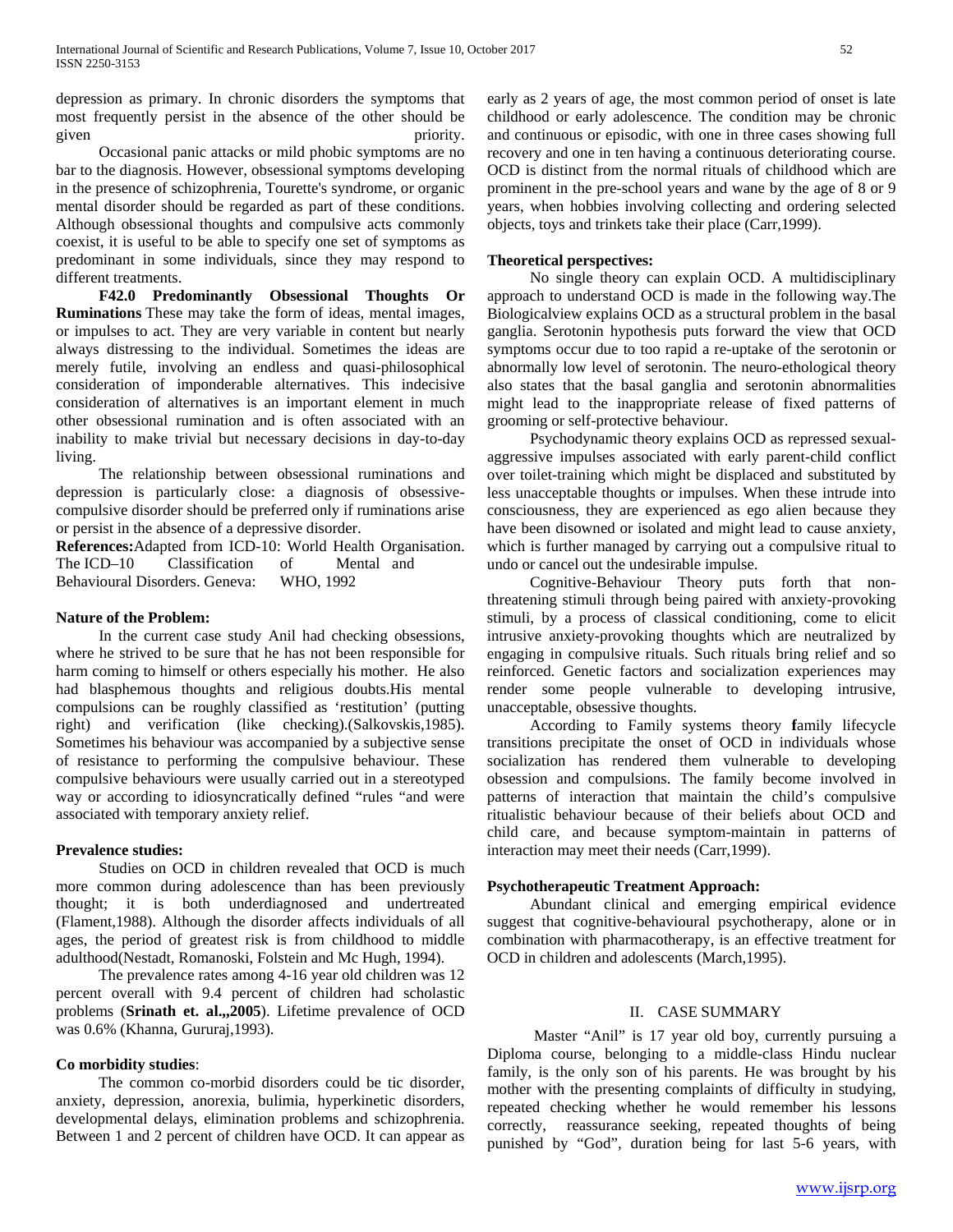insidious onset, continuous course, with progress improving currently. Family history revealed father and paternal grandfather with alcohol abuse and paternal grandmother of unknown psychiatric illness. Anil was sent to boarding school in Grade VIII at the age of 14 Years. However, his academic performance started deteriorating considerably from Grade VIII. He had difficulty in concentrating in his studies due to repeated thoughts about being punished by "God". Educational history reveals his academic performance was initially above average. He did not have many friends and used to spend most of his time all by himself in school and at home. Home situation was uncongenial in nature with marital discord between parents. Past psychiatric history revealed that he was under medication since 8 years of age as he used to worry about everything, repeatedly seeking reassurance and repeated checking and difficulty to complete his work during examinations. He was under psychiatric medication. Temperamentally, he did not have many friends since childhood and was not very social, had to be told about everything, lethargic, lack of motivation. Mental status examination through most of the sessions revealed appearance well kempt and tidy, eye contact maintained adequately, rapport could be established easily as attitude towards the examiner was cooperative, attention could be aroused and sustained for an appreciable period of time, speech was relevant, coherent and goal directed, adequate cognitive functions, objective affect was anxious, irritable in the initial sessions, euthymic mostly at the later sessions, thought stream, form and possession was normal, thought content revealed obsessive thoughts, compulsive covert checking, helplessness with Grade VI level of insight (Emotional Insight). On the basis of case history and mental status examination the Provisional diagnosis of Obsessive Compulsive Disorder-Predominantly Obsessional Thoughts or Ruminations was given.

**Points in Favour for the above diagnosis are as follows:--**

- 1. Repeated thoughts/ ideas, images or impulses that entered his mind again and again in a stereotyped form
- 2. Invariably distressing
- 3. Often tried, unsuccessfully, to resist them.
- 4. Recognized as the individual's own thoughts, even though they are involuntary and often repugnant.
- 5. Mental neutralizing and avoidance behavior mostly

## III. INVESTIGATIONS AND ASSESSMENTS

 Anil first was taken to a Psychiatrist when he was 8 years old and was under medication since then. In 2015 Anil was again referred to a school counsellor in his boarding school by the school teachers since he had difficulty in concentrating in his studies, did not interact much with other children and worried about 'everything'. However, his condition did not improve and his mother was asked by the school principal to take him home. He was referred to a Clinical Psychologist for psychotherapy. Anil did not want to continue psychotherapy with the Psychologist after a few sessions. According to him the Psychologist did not 'understand his problem'. He was referred to another Clinical Psychologist where he continued to attend psychotherapy. His IQ assessment was done in 2015. The IQ score was found to be 122 indicating the intellectual functioning at 'Superior' category. There were no other psychological reports available with the parents. The Psychotherapy sessions were continued following Cognitive Behaviour Therapy. The regular progress on the therapy sessions were measured through rating scales like Child-Yale Brown Obsessive Compulsive Disorder Scale (C-YBOCS) and Yale Brown Obsessive Compulsive Disorder Scale (Y-BOCS).The psychotherapy sessions were conducted once a week initially, with gradually once in 15 days for the follow up sessions.

## IV. PSYCHOTHERAPEUTIC PROGRAM:

| <b>PREDISPOSING</b>            | <b>PRECIPITATING</b> | <b>MAINTAING FACTORS</b>                                      |
|--------------------------------|----------------------|---------------------------------------------------------------|
| <b>FACTORS</b>                 | <b>FACTORS</b>       |                                                               |
| <b>Personal:--</b>             | Highly<br>stressful  | Compulsive behaviour is maintained by anxiety-                |
| Temperamental<br>٠             | events at home and   | reducing efforts                                              |
| factors like apathy,           | at school            | Anxiety being maintained by obsessional thoughts<br>$\bullet$ |
| lack<br>οf                     |                      | about danger associated with the stimuli                      |
| responsibility,                |                      | Father ambivalent about resolving the problem<br>$\bullet$    |
| Family history of<br>$\bullet$ |                      | Family never coped with similar problems before               |
| alcohol abuse father           |                      | <b>Family System Factors:-</b>                                |
| and<br>paternal                |                      | Inadvertent reinforcement of problem<br>$\bullet$             |
| grandfather                    |                      | behavior                                                      |
| <b>Contextual factors:-</b>    |                      | Disturbed communication pattern among<br>٠                    |
| Parent-child                   |                      | the parents and between father and child                      |
| relationship                   |                      | involved<br>Father<br>child's<br>not<br>in                    |
| unhealthy                      |                      | treatment/management                                          |
| especially<br>with             |                      | Father emotionally unstable                                   |
| father                         |                      | Marital discord                                               |
| early<br><b>Stress</b><br>in   |                      | Insecure working models for relationships                     |
| childhood-                     |                      | Dysfunctional coping strategies                               |

## **PSYCHOPATHOLOGY FORMULATION:**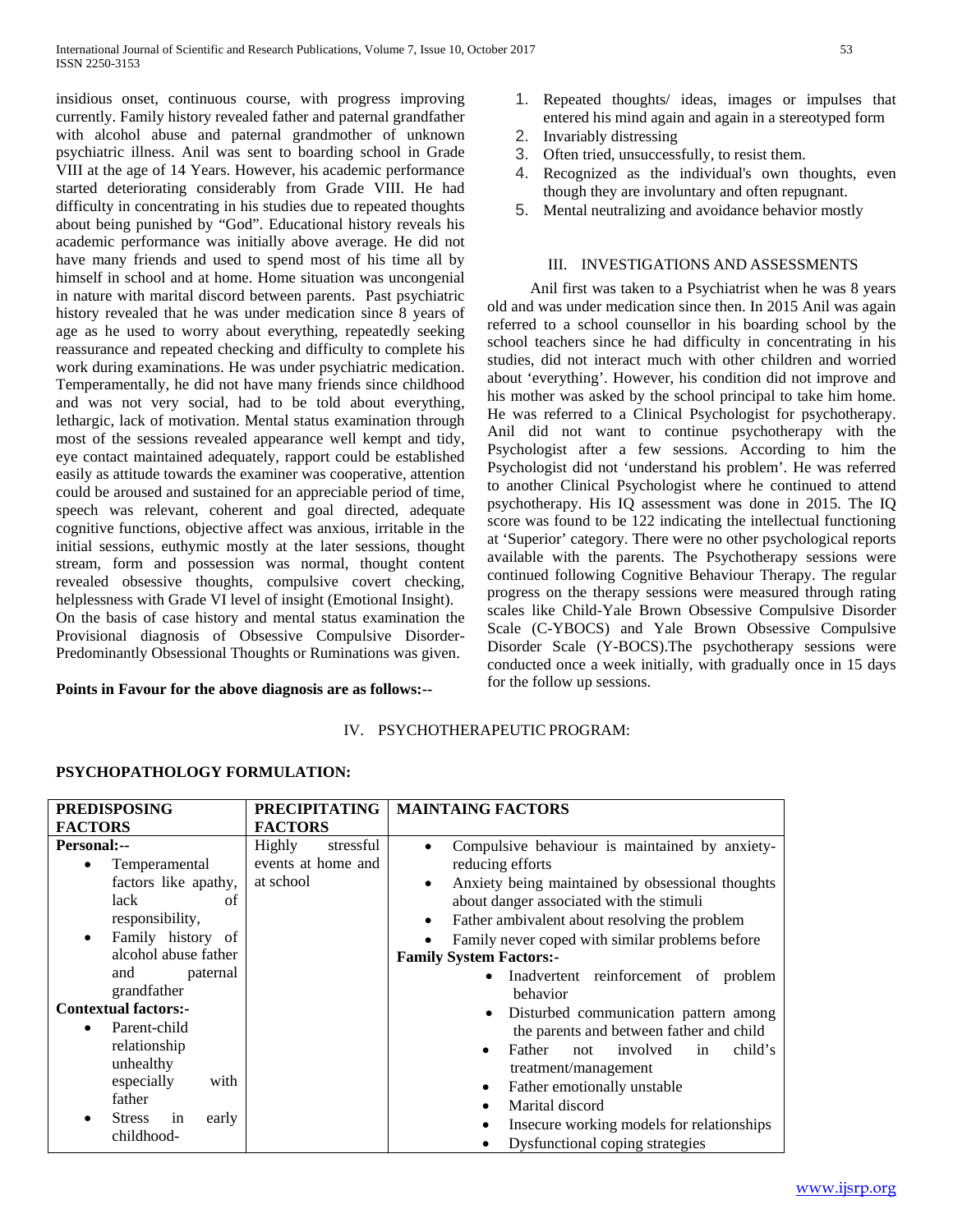| conditioning                      |  | <b>Social Network factors:-</b>                                |  |
|-----------------------------------|--|----------------------------------------------------------------|--|
| experience                        |  | Poor social network<br>$\bullet$                               |  |
| Father lost job<br>$\bullet$      |  | Child does not have peers -does not interact with<br>$\bullet$ |  |
| Financial crisis<br>$\bullet$     |  | other same age children                                        |  |
| Disturbed<br>home<br>$\bullet$    |  | High family stress                                             |  |
| environment<br>as                 |  |                                                                |  |
| father<br>abused                  |  |                                                                |  |
| alcohol and often                 |  |                                                                |  |
| was responsible for               |  |                                                                |  |
| fights<br>and                     |  |                                                                |  |
| uncongenial family                |  |                                                                |  |
| environment                       |  |                                                                |  |
| leading to frequent               |  |                                                                |  |
| parental fights                   |  |                                                                |  |
| <b>Psychological Factors:-</b>    |  |                                                                |  |
| Belief that negative              |  |                                                                |  |
| thoughts                          |  |                                                                |  |
| automatically                     |  |                                                                |  |
| become<br>negative                |  |                                                                |  |
| actions                           |  |                                                                |  |
| Low self-esteem<br>٠              |  |                                                                |  |
| Depressed mood<br>$\bullet$       |  |                                                                |  |
| Feeling of dejection<br>$\bullet$ |  |                                                                |  |
| being<br>sent<br>to               |  |                                                                |  |
| boarding school                   |  |                                                                |  |
| Lethargy<br>٠                     |  |                                                                |  |
| Lack<br>of<br>$\bullet$           |  |                                                                |  |
| responsibility-has                |  |                                                                |  |
| to be told about                  |  |                                                                |  |
| everything                        |  |                                                                |  |
| Need for aggression<br>$\bullet$  |  |                                                                |  |
| towards mother                    |  |                                                                |  |
| Lack of internal<br>$\bullet$     |  |                                                                |  |
| locus of control                  |  |                                                                |  |
|                                   |  |                                                                |  |
|                                   |  |                                                                |  |
|                                   |  |                                                                |  |
|                                   |  |                                                                |  |
|                                   |  |                                                                |  |
|                                   |  |                                                                |  |
| <b>OCD</b>                        |  |                                                                |  |
|                                   |  |                                                                |  |

#### **Initial Phase:**

 The initial sessions were focussed on noting the detailed clinical interview, case history, mental status examination, psychoeducating the parents as well as the child. Initial baseline assessments were conducted in order to reframe and map the obsessive thoughts and the covertcompulsive behaviours. However, since Anil and his mother had previously attended psychotherapy sessions they reported that they knew about the disorder. Anil also reported that he knew about the management techniques and has learned about Exposure and Response Prevention (ERP) technique (Reddy, Sundar, Narayanaswamy and Math, 2017).before. He also reported that the technique did not help him much and he has already gone to many psychologists before so he does not have faith in psychotherapy. He also claimed that nobody would be able to 'understand' his distress. So the initial sessions were mostly focussed on building the rapport and rebuilding the trust in psychotherapy. Since Anil knew about ERP he was not also eager to relearn it and perform it. The initial sessions were also focussed on helping the child to make Activity Schedule followed by Mastery Pleasure daily. He was also convinced to keep a self-monitoring homework in order to help him construct a hierarchy of cues that elicit the distressing symptoms. He was also introduced to Deep Breathing relaxationtechnique (Carr,1999) along with Visual Analogue Scale (VAS) (Carr, 1999) )to quantify his subjective level of distress. However, Anil was not compliant to all the techniques which were given as Homework initially.

#### **Middle Phase:**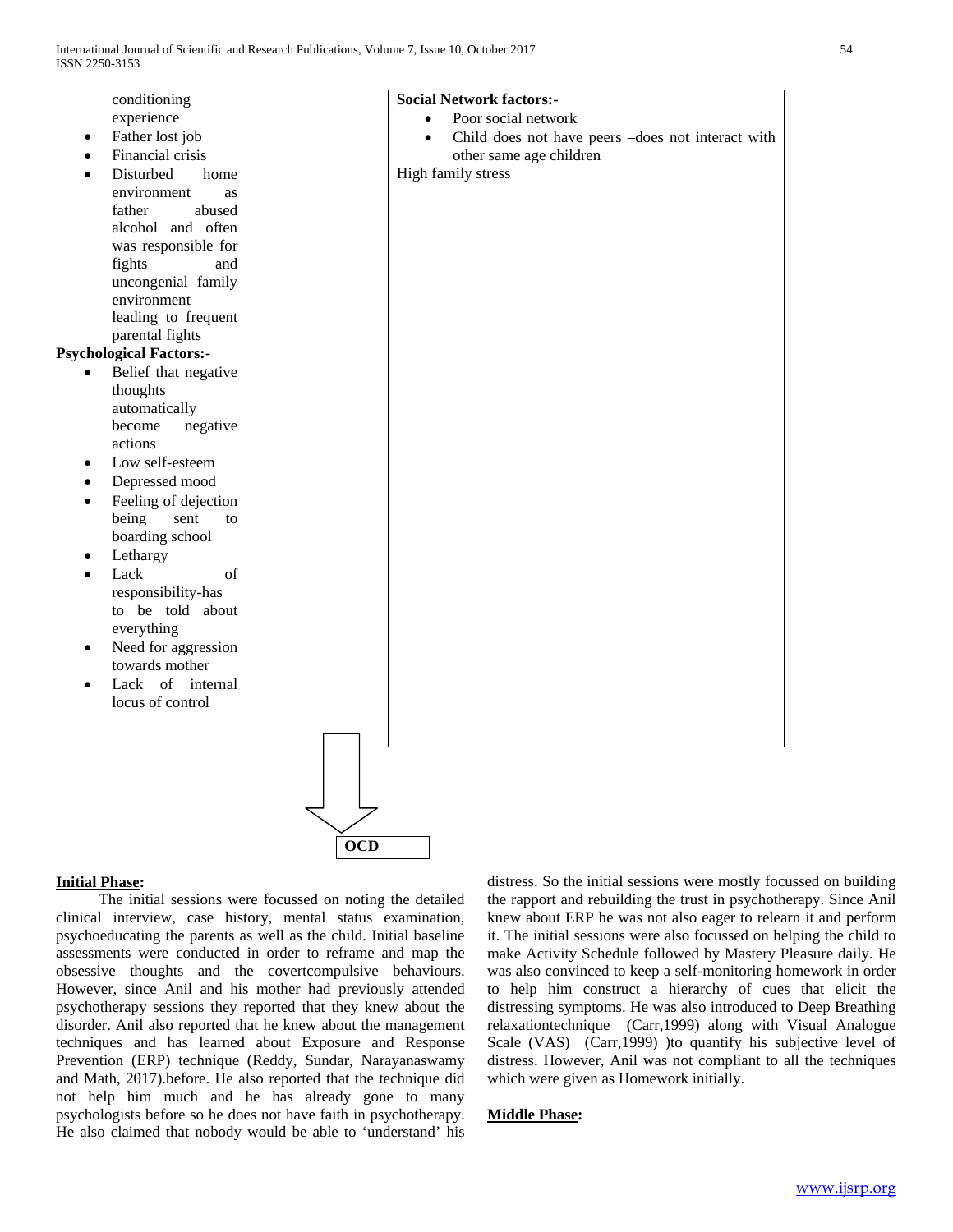The habituation training as an extension of the exposure and response prevention along with thought stopping was introduced to the obsessional thoughts since Anil reported that he was unable to control his obsessional thoughts and felt helpless and these resulted in aggressive outbursts. The intrusive thoughts which are perceived by Anil as endangering his view of self, triggered an escalation in dysfunctional behaviours, or caused a more intense use of thought-control strategies (thoughtsuppression) (Rachman, 1997, 1998b, Rachman and Hodgson,1980). Anil was asked for deliberate thought evocation, writing the thoughts down repeatedly and listening to a "loop tape" of the thought in his own voice. However, Anil reported that the Thought Stopping Technique and writing the thoughts helped him much more than the loop tape technique and agreed to follow the thought stopping and writing the thoughts. The avoidance and compulsive activity were almost totally covert and were therefore difficult to gain access and to control initially. Hence initially anxiety was targeted to be reduced by repeated exposure to the feared thoughts. However, it was also difficult to make the thoughts predictable since Anil reported that the thoughts were 'automatic' and 'always' 'disturbed' him. And also it was difficult for him to identify initially the vividness, time of onset, speed of onset, intensity, duration, rate of occurrence and the actual detailed content of the thoughts (Carr, 1999).

 The Obsessive Compulsive Cognition Working Group (OCCWG, 1997, 2003) had found the exaggerated evaluation of probability and cost of aversive events (i.e. overestimation of threat) is one of the core beliefs associated with OCD. Such world perceptions stem from early attachment experiences (Guidano and Liotti, 1983).Others theories related the individual's sense of security in the world to early attachment experiences (Ainsworth et al., 1978, Bowlby, 1973).

 However, with time, Anil had gained the control on his thoughts especially with the Thought Stopping technique. He also reported that Thought Stopping Technique had helped him to keep his thoughts in his 'control' and reduced his discomfort. He reported that he can control his obsessive thoughts most of the time, also started learning Yoga and was preparing for his Grade X final examinations.

 Apart from Mathematics, Anil passed in all the other subjects and currently pursuing a Diploma course. Several changes also took place at home. Anil's mother separated from the father and Anil and his mother started living in a separate house. Anil was quite positive in this decision and often used to console his mother when she was upset about the separation. He also reported that he is now confident that he would be 'successful in life' and was not upset when he heard about failing in Mathematics.

## **Terminal Phase:**

 However, Anil is currently regularly attending the classes for the Diploma course and decided to complete his Grade Xth course from NIOS board. Anil also reported that he started his own blog where he writes poems and other write ups. He also reported that he wants to use the 'obsessive thoughts' which still come and distress him in the form of 'creative writing'. Anil however, does not like to go out and make new friends and stays at home. He is being reminded about the maintaining factors like relaxation techniques and cognitive distraction techniques which he reported that he would start working on them again.

## **Outcome:**

## **Graph 1: Graphical representation of the Mean Scores of ratings of subjective experience of anxiety given by Anil on a Visual Analogue Scale:**

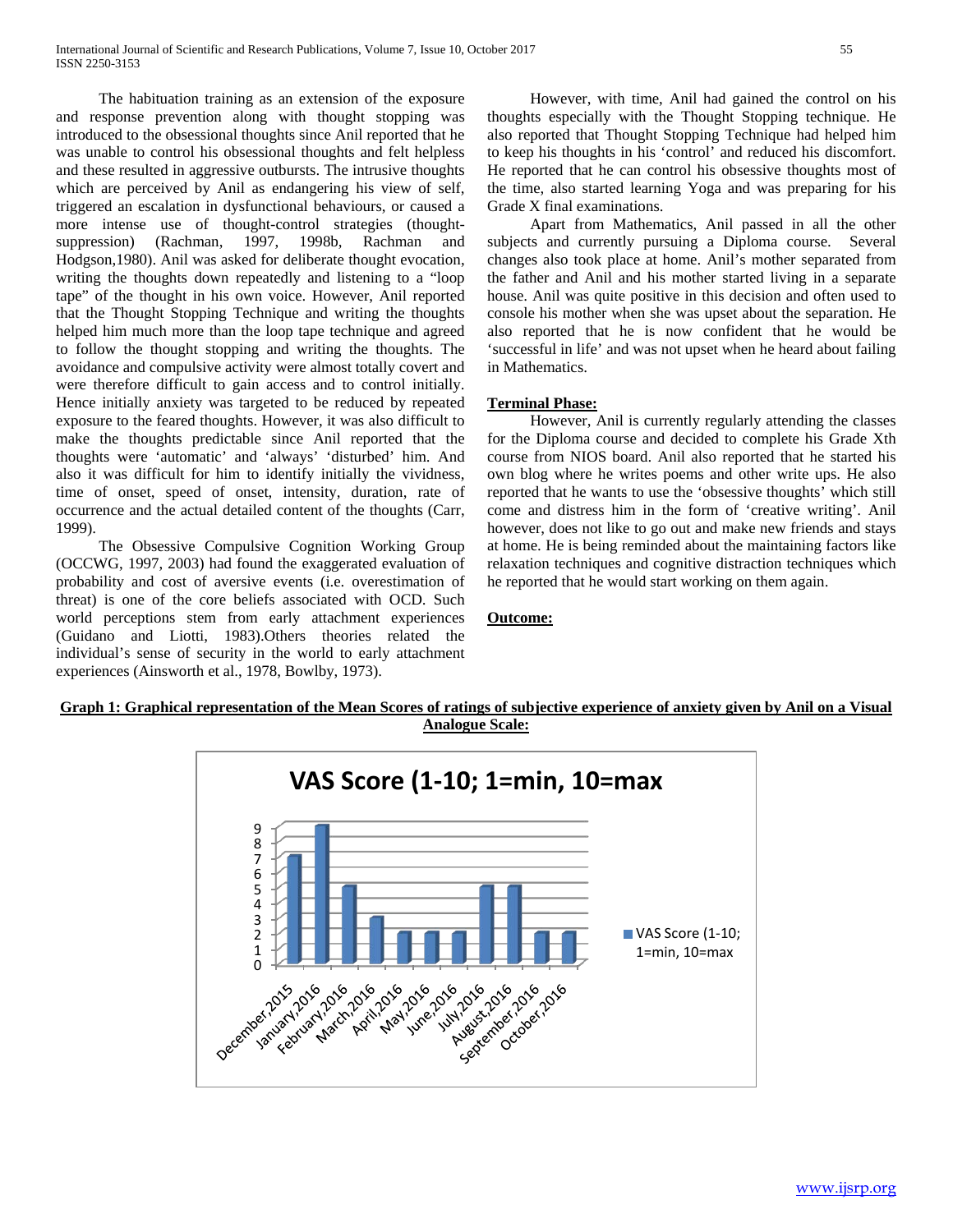

#### **Graph III: Graphical representation of progress through sessions as assessed by CY-BOCS and Y-BOCS:**

#### V. CLINICAL PSYCHOLOGIST'S REFLECTION

 There were ambivalent attachments or insecure parentchild transactions in Anil's family, where Anil might be uncertain of the degree to which his parents loved him or wanted. This might have led to concurrent experience of both validation and rejection and resulted in difficulties integrating opposing self-perceptions as wanted/lovable and/or unwanted or unlovable. This insecure and ambivalent self-worth further led to chronic self-monitoring and ruminations about one's relation to others. Perfectionism and compulsive behaviours might have emerged as a means of securing approval and unifying one's selfperceptions as a worthy and lovable person. Hence this sensitivity to the development of OC symptoms may be associated with specific parenting variables, not generally evaluated by existing parenting measures, which lead to particular perceptions of self and the environment.

 Early experiences of parenting can lead to the development of a dysfunctional self-structure and world-view relevant to OCD. Therefore there is a definite role of underlying vulnerability structures in the development and maintenance of OCD-related dysfunctional beliefs and symptoms.

 6 main belief domains that might have played an important role in the development of obsessions from intrusive thoughts for Anil were inflated personal responsibility, overimportance of thought, beliefs about the importance of controlling his own thoughts, overestimation of threat and intolerance for uncertainty and perfectionism. (Taylor,Kyrios, Thordarson, Steketee and Frost, 2002). Hence, perceived parentchild interactions can be linked with anxiety difficulties(Arrindell,Emmelkamp andMonsma, ,1983). Studies by Ehiobuche,1988 found individuals with obsessions had reported their parents as rejecting, more overprotective, and less emotionally warm compared to individuals with low obsessional scores. Anil experienced confusing and ambivalent patterns of attachments with his parents which increased the risk for the development of obsessional problems in him(Guidano and Liotti,1983).

 The self-perceptions were influenced by his early experiences and attachment with the parents, where impaired early child-parent interactions led to the development of impaired representations of the self and the world that hampered the later assimilation of new experiences into self-knowledge. These dysfunctional representations resulted in stereotyped and repetitious interactions with reality. Parental variables lead to Anil's over-reliance of certain aspects of self (ie self-concept comprising relatively few domains that were sensitive) coincided with the belief that the worlds are controllable but threatening. might be unique to OCD. (Giodano and Liotti,1983).

 The therapy sessions were mostly targeted with the aim of invalidating the expectations and/or beliefs about the negative thoughts becoming negative actions. Previous results indicate that children with early-onset OCD benefit from a treatment approach tailored to their developmental needs and family context (Garcia, Freeman, Himle et al., 2009).Keeping in mind the developmental differences, in case of Anil, the traditional adult CBT approaches were modified, including age-appropriate techniques to address the family involvement and the impact of the psychosocial functioning (Piacentini and Langley,2004).

 Anil from a very early age might have learned to become a "super-child" trying to be responsible for helping his mother to take care of the house, taking care of his father, often might be feeling guilty over his inability to "save" his father, despite repeated efforts. This inability might have led to a sense of poor self-image and difficulty in maintaining interpersonal relationships especially with people other than mother. Father's alcoholism, disturbed the interpersonal relationship between his parents, which might also have led to some "psychological scars" that manifested in the form of obsessive-compulsive disorder and an unrealistic need to be "perfect", in him. Therefore the constant searching for approval from others as well as self can also be related from the above mentioned facts (Gold,2016).Along with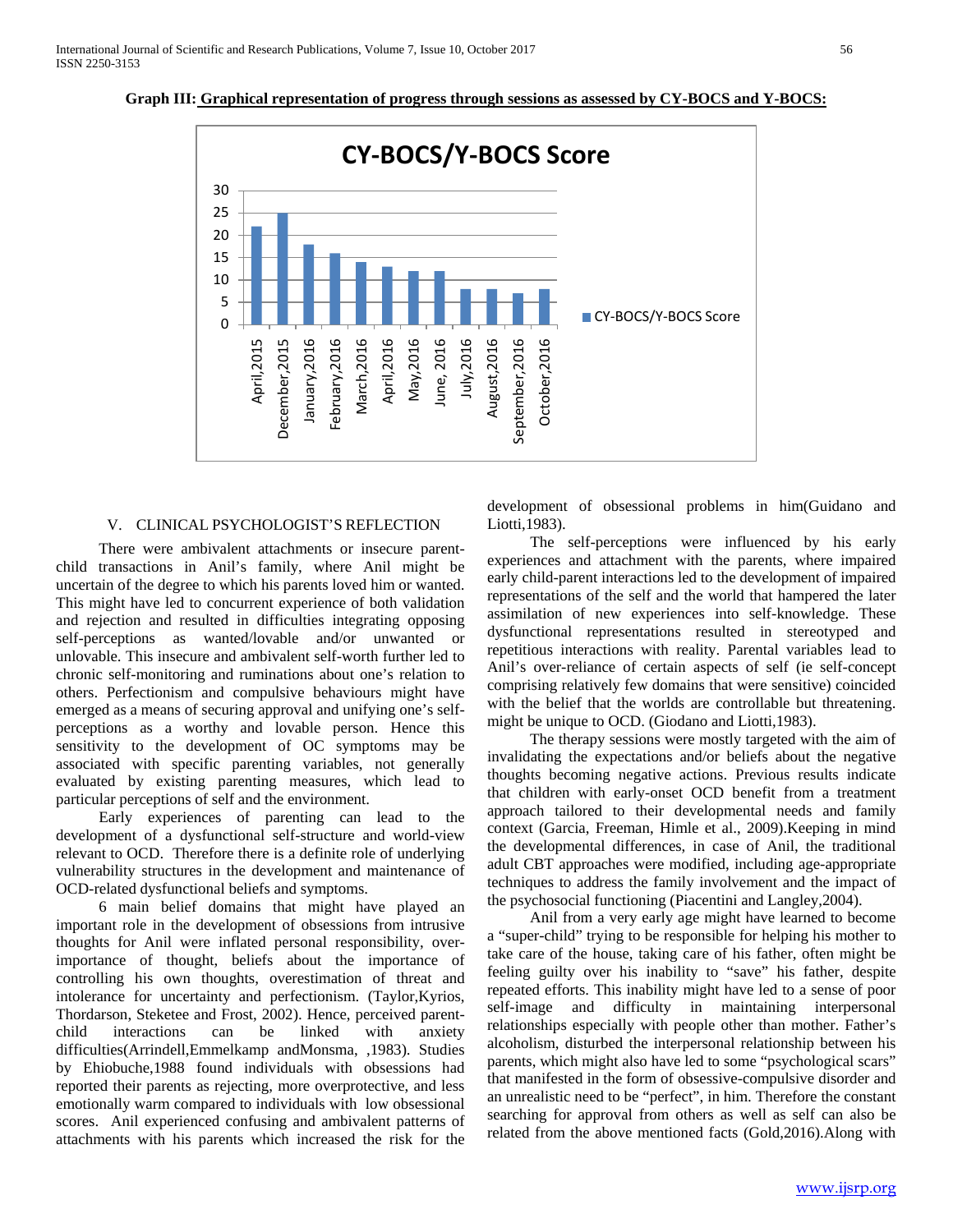the role of mothers, the role of fathers are also important for the development, prevention, and treatment of anxiety and anxiety disorders in children and adolescents Bogels and Phares2008).As stated in earlier studies, at least 57% of children and adolescents who were diagnosed with OCD, had some first-degree relative with a psychiatric diagnosis along with family conflicts, social withdrawal and poor school performance (Toro, Cervera,Osejo andSalamero, 1991).

 Anil's father was 'belligerent type' of alcoholic who used to verbally abuse and argued with Anil's mother and Anil. Hence Anil was the recipient of the verbal and emotional abuse from his father. Corroborating with the past literature it can also be pointed out that since father's effect on child's externalizing and internalizing problems are immense (Phares and Compas,1992).Anil's psychopathology can also be associated with his father's characteristics as mentioned by his mother. Anil might have also learned the way his father used to manifest his anger by hitting self or others or throwing things.

 However, Anil's father was also highly passive alcoholic at times (Ackerman, 1991). This inconsistency in parenting led to a crisis situation for Anil and his mother. It was a daily struggle for them to survive a situation while denying the existence of the father. Anil being torn between the parents at times he seemed loyal to his mother and at the same time feeling the anger for father as being deprived of the emotional and physical support from the father. This also might have been one reason to avoid peer activities outside home out of fear or shame and also learning some maladaptive ways of dealing with the negative emotional state. The sense of self-worth also was affected. However, Anil's father was also aware of the emotional hazards he was causing for Anil as he expressed his concern about not being able to meet the emotional needs of Anil.

 Another thought can be put forward—Anil also experienced 'emotional separation' from the parents being sent to boarding school, often might be feeling rejected by parents. The lack of 'emotional security' might have prohibited Anil from intimate friendship/relationship. There was also inconsistency in the parenting.

 Anil's mother always tried and attempted to fulfil the needs of her child, was also under constant pressure to protect her child from becoming like his father. She also tried to fulfil two roles both financially and emotionally. Hence there were times, where there were too much of concern and at the same time too little. Mother also became too protective about Anil. This protection was at times misunderstood by Anil leading to anger outbursts from him towards his mother. Anil was also forced into increased responsibilities and unfamiliar roles. The therapy sessions might have given him the path for acquiring and regaining a sense of trust in his parent especially mother as well as himself leading to acquisition of self-awareness and positive self-esteem. Some sense of security has also developed in him, and currently he has the goal to grow while accepting the circumstances and feeling good about himself.

## VI. PSYCHIATRIST'S REFLECTION

 Anil is a 17 year old boy from a middle socio economic status family residing in a major metropolitan city in India.His temperament is described as being difficult with elements of moodiness, stubborn-ness and lack of motivation.At the time of first evaluation he was living with both parents. Mother fulfilled criteria for depression while father fulfilled criteria for alcohol and nicotine dependence syndrome with significant narcissistic traits. Marital discord, inconsistent parenting and financial difficulties were present. It appeared that mother was primary caretaker with father rarely participating in the patient's upbringing. Mental status examination revealed obsessions, compulsions and magical thinking with partial insight.

 Anil had been assessed by a number of Psychiatrists and been on medication and therapy since the age of 8 years. He was on venlafaxine 75mg twice daily, Fluvoxamine 100mg twice daily, risperidone 2 mg twice daily, trihexyphenidyl 2mg daily and clonazepam 0.25mg twice daily. These medicines were reported to be giving a good response with minimal side effects (primarily dry mouth). Hence the same medication was continued and it was planned to focus on individual therapy and family counselling while he remained stable on medication. Anil's follow up was regular and punctual. His compliance was adequate. He made satisfactory progress and continued regular therapy. He had been correctly diagnosed and had been on medication since several years. Addition of therapy helped to overcome the treatment resistant symptoms and provide good outcome.

#### VII. CONCLUSION

 Based on Attachment theory the way Anil developed a sense of security based on the perception of having a secure-base to return to in case of need. This sense of security reflected his experience of being nurtured (ie perceived degree of feeling loved by the main caregiver and perceived degree of availability and responsiveness of the main caregiver that is his mother.This might have influenced Anil's perceptions of the world and of human nature (Bretherton and Munholland,1999).

#### ACKNOWLEDGEMENTS

 I Thank Ananya Sinha for her support and valuable comments that greatly improved the manuscript.

#### **REFERENCES**

- [1] Adams, G. B., Waas, G. A., March, J. S., & Smith, C. M. (1994). Obsessive-compulsive disorder in children and adolescents. School Psychology Quarterly, 9, 274-294.
- [2] Ackerman, R.J. (1991). Adult Children of Alcoholics: The Effects of Background and Treatment on ACOA Symptoms. The International Journal of the Addictions, 26(11), 1159-1172.
- [3] Ainsworth, M.S., Blehar, M. C., Waters, E., & Wall, 5. (1978). Patterns of attachment: A psychological study of the Strange Situation. Hillsdale, NJ: Erlbaum.
- [4] Arrindell, W.A., Emmelkamp, PMG.,Brilman, E., Monsma, A. (1983). Psychometric evaluation of an inventory for assessment of parental rearing practices: a Dutch form of the EMBU. ActaPsychiatrScand, 67,163–177.
- [5] Bhar, S., &Kyrios, M. (2000). Ambivalent self-esteem as meta-vulnerability for Obsessive-Compulsive Disorder. *Self-concept theory, research and practice* :Advances from the new Millennium, 143-156.
- [6] Bogels, S. and Phares, V. (2008). Fathers' role in the etiology, prevention and treatment of child anxiety: a review and new model. Clinical [Psychology Review.](https://www.ncbi.nlm.nih.gov/pubmed/17854963) April, 28(4):539-58.